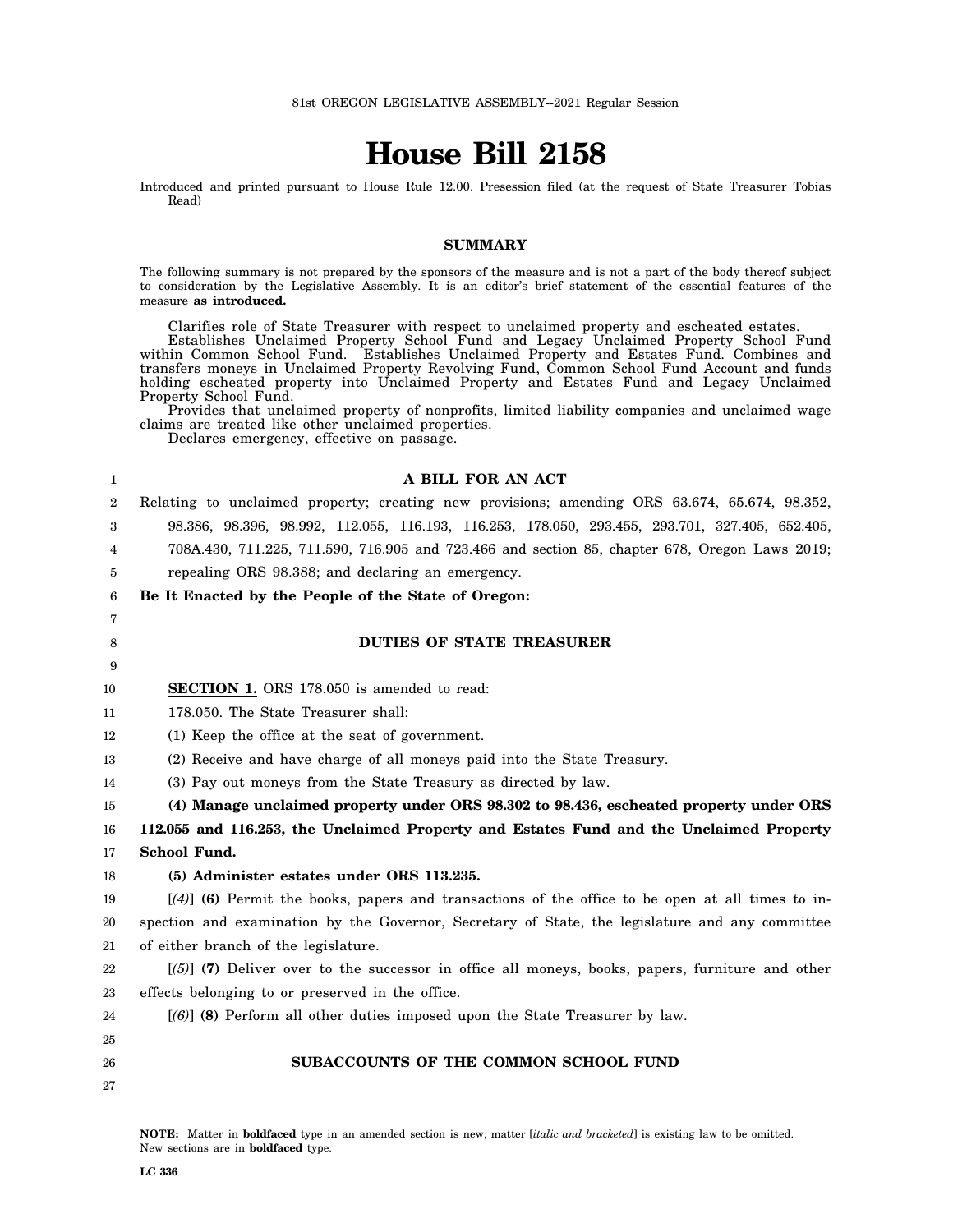| 1  | SECTION 2. Sections 3 and 4 of this 2021 Act are added to and made a part of ORS            |
|----|---------------------------------------------------------------------------------------------|
| 2  | chapter 273.                                                                                |
| 3  | SECTION 3. (1) There is established the Unclaimed Property School Fund within the           |
| 4  | Common School Fund.                                                                         |
| 5  | (2) The Unclaimed Property School Fund consists of:                                         |
| 6  | (a) Moneys appropriated or transferred to the fund by the Legislative Assembly or by act    |
| 7  | of law; and                                                                                 |
| 8  | (b) Moneys transferred to the fund from the Unclaimed Property and Estates Fund under       |
| 9  | section 6 of this 2021 Act.                                                                 |
| 10 | (3) Moneys in the Unclaimed Property School Fund are continuously appropriated to the       |
| 11 | State Treasurer for the treasurer's costs of administering the fund.                        |
| 12 | (4) The State Treasurer may transfer from the fund to the Unclaimed Property and Es-        |
| 13 | tates Fund amounts necessary to pay any unanticipated expenses payable from the Un-         |
| 14 | claimed Property and Estates Fund.                                                          |
| 15 | (5) Interest earned by the Unclaimed Property School Fund is credited to the fund. Be-      |
| 16 | fore July 1 of each year, the State Treasurer, with the approval of the State Land Board,   |
| 17 | shall transfer any interest of the fund that exceeds the net liabilities of the fund to the |
| 18 | Distributable Income Account of the Common School Fund under ORS 273.105.                   |
| 19 | SECTION 4. (1) There is established the Legacy Unclaimed Property School Fund within        |
| 20 | the Common School Fund.                                                                     |
| 21 | (2) The Legacy Unclaimed Property School Fund consists of moneys transferred to the         |
| 22 | fund under section 7 of this 2021 Act.                                                      |
| 23 | (3) Interest earned by the fund is credited to the Common School Fund.                      |
| 24 | (4) Moneys in the Legacy Unclaimed Property School Fund are continuously appropriated       |
| 25 | to the Department of State Lands for the department's costs of administering the fund.      |
| 26 | (5) The department shall transfer moneys from the Legacy Unclaimed Property School          |
| 27 | Fund to the Common School Fund as required under ORS 116.253 (1) and Article VIII, section  |
| 28 | $2(1)(b)$ , of the Oregon Constitution.                                                     |
| 29 | (6) The department may transfer moneys from the fund to the Unclaimed Property and          |
| 30 | Estates Fund to cover valid claims against the Unclaimed Property and Estates Fund only     |
| 31 | if:                                                                                         |
| 32 | (a) After transferring all available moneys to the Unclaimed Property and Estates Fund      |
| 33 | from the Unclaimed Property School Fund under section 3 (5) of this 2021 Act, there are in- |
| 34 | sufficient moneys available to cover the claim; and                                         |
| 35 | (b) The claim is against moneys that were transferred to the Legacy Unclaimed Property      |
| 36 | School Fund under section 7 of this 2021 Act.                                               |
| 37 |                                                                                             |
| 38 | ADMINISTRATION OF UNCLAIMED AND ESCHEATED PROPERTY                                          |
| 39 |                                                                                             |
| 40 | SECTION 5. Section 6 of this 2021 Act is added to and made a part of ORS 98.302 to 98.436.  |
| 41 | SECTION 6. (1) There is established the Unclaimed Property and Estates Fund, separate       |
| 42 | and distinct from the General Fund.                                                         |
| 43 | (2) The Unclaimed Property and Estates Fund consists of:                                    |
| 44 | (a) Unclaimed property, including the proceeds of unclaimed property, under ORS 98.302      |
| 45 | to 98.436;                                                                                  |

[2]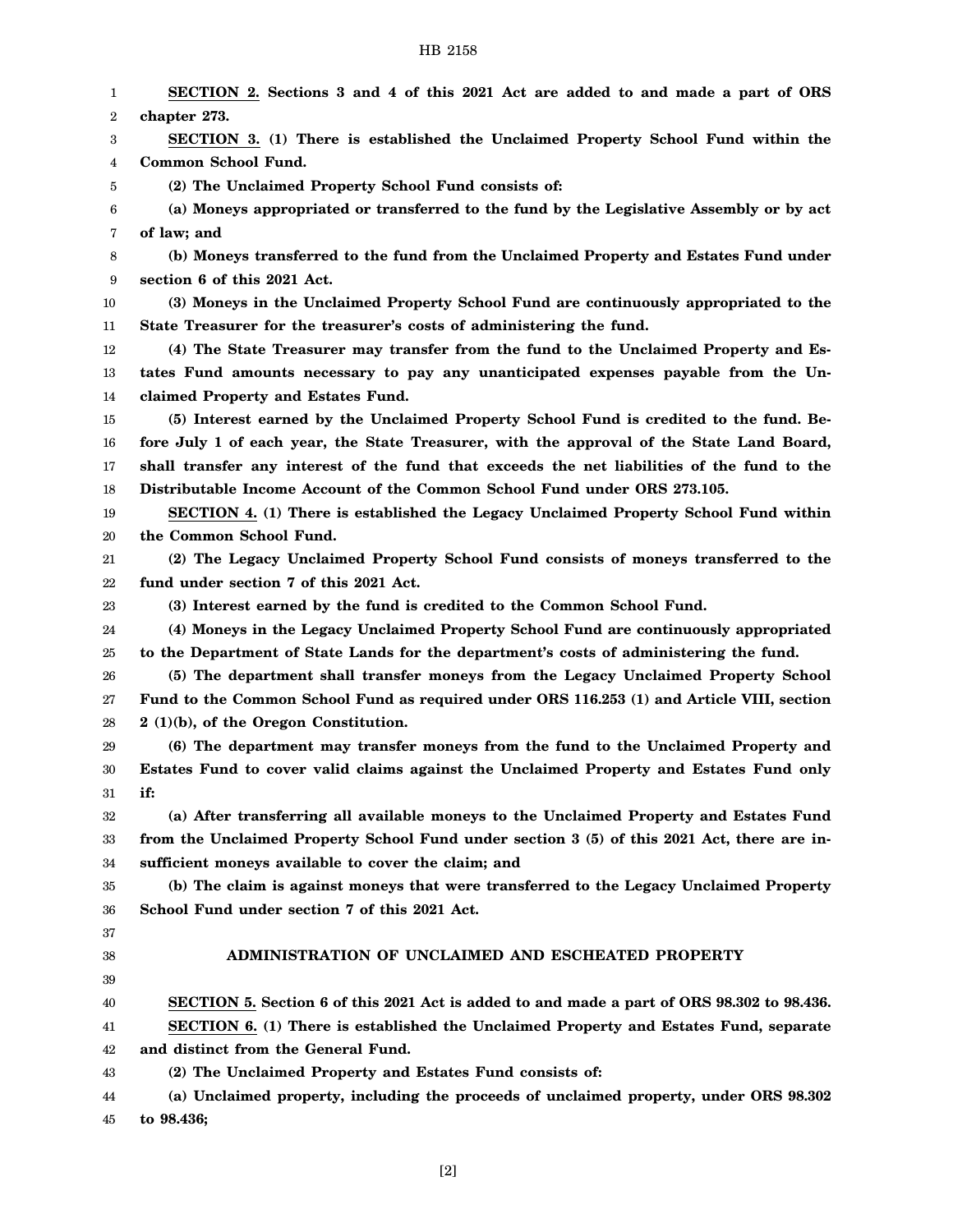| 1  | (b) Penalties related to unclaimed property assessed under ORS 98.992;                            |
|----|---------------------------------------------------------------------------------------------------|
| 2  | (c) Estates escheated to the state under ORS 112.055 and subject to claims under ORS              |
| 3  | 116.253;                                                                                          |
| 4  | (d) Moneys in accounts that escheat to the state under ORS 708A.430 $(5)$ or 723.466 $(5)$ ;      |
| 5  | (e) Moneys transferred to the fund by the Department of State Lands from the Un-                  |
| 6  | claimed Property School Fund under section 3 of this 2021 Act;                                    |
| 7  | (f) Other moneys appropriated or transferred to the Unclaimed Property and Estates                |
| 8  | Fund by the Legislative Assembly or by operation of law; and                                      |
| 9  | (g) Interest earned by the fund.                                                                  |
| 10 | (3) Moneys in the fund are continuously appropriated to the State Treasurer for:                  |
| 11 | (a) The costs of administering unclaimed property under ORS 98.302 to 98.436;                     |
| 12 | (b) The costs of administering estates under ORS 113.235;                                         |
| 13 | (c) The payment of valid claims to abandoned property made under ORS 98.392;                      |
| 14 | (d) The payment of valid claims for escheated property under ORS 116.253; and                     |
| 15 | (e) The costs of administering the fund.                                                          |
| 16 | (4) Moneys in the fund are not subject to an expenditure limitation.                              |
| 17 | (5) Before July 1 of each year, the State Treasurer shall transfer from the Unclaimed             |
| 18 | <b>Property and Estates Fund:</b>                                                                 |
| 19 | (a) To the Common School Fund, all moneys and properties of escheated estates for                 |
| 20 | which any claim has elapsed under ORS 116.253; and                                                |
| 21 | (b) To the Unclaimed Property School Fund, all remaining moneys and properties in the             |
| 22 | Unclaimed Property and Estates Fund, except for the amount that the State Treasurer an-           |
| 23 | ticipates requiring to meet the expenses and liabilities of the Unclaimed Property and Es-        |
| 24 | tates Fund until the end of the following fiscal year, including transfers under paragraph (a)    |
| 25 | of this subsection.                                                                               |
| 26 | SECTION 7. (1) Except as provided in subsections (2) and (3) of this section, effective July      |
| 27 | 1, 2021, the following accounts, funds and sources of money are hereby transferred to the         |
| 28 | Unclaimed Property and Estates Fund under section 6 of this 2021 Act:                             |
| 29 | (a) The Common School Fund Account;                                                               |
| 30 | (b) The Unclaimed Property Revolving Fund;                                                        |
| 31 | (c) The funds or accounts in which moneys are held by the Department of State Lands               |
| 32 | or State Treasurer as an estate administrator under ORS 113.235; and                              |
| 33 | (d) The funds or accounts in which moneys are held by the Department of State Lands               |
| 34 | or State Treasurer as escheated estates under ORS 116.193, 116.203, 116.253, 708A.430 or          |
| 35 | 723.466 that are still capable of being claimed under ORS 116.253 (1).                            |
| 36 | (2) The Department of State Lands and State Treasurer shall transfer only the moneys              |
| 37 | identified as net activity that occurred on or after July 1, 2020, and on or before June 30,      |
| 38 | 2021, within the funds listed in subsection (1) of this section to the Unclaimed Property and     |
| 39 | <b>Estates Fund.</b>                                                                              |
| 40 | (3) The Department of State Lands and the State Treasurer shall transfer to the Legacy            |
| 41 | Unclaimed Property School Fund under section 4 of this 2021 Act moneys in the accounts            |
| 42 | listed in subsection (1) of this section that are not transferred under subsection (2) of this    |
| 43 | section.                                                                                          |
| 44 | SECTION 8. (1) Sections 2 to 7 of this 2021 Act, the amendments to ORS 98.352, 98.386,            |
| 45 | 98.396, 98.992, 112.055, 116.193, 116.253, 178.050, 293.455, 293.701, 327.405, 708A.430, 711.225, |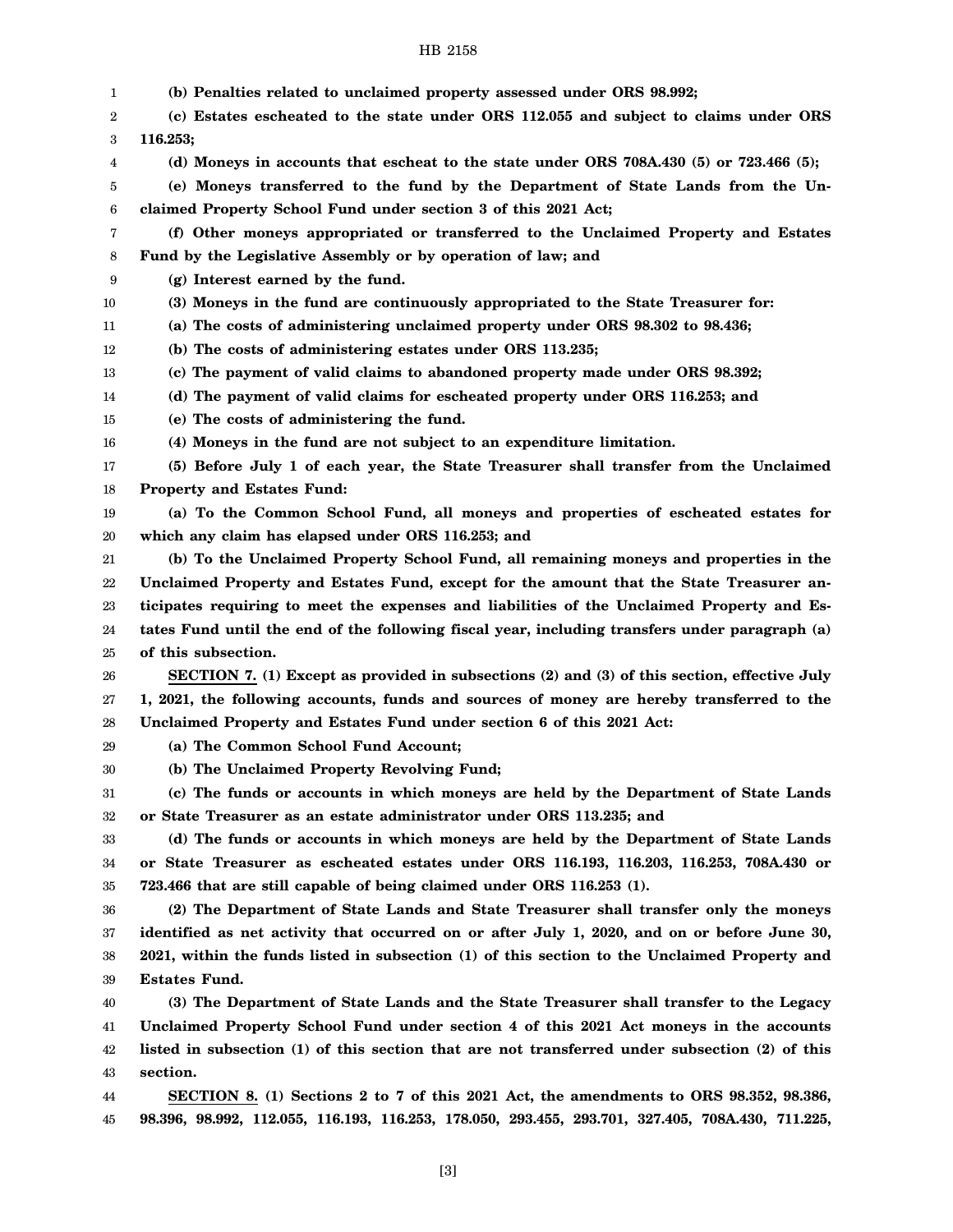1 2 3 4 5 6 **711.590, 716.905 and 723.466 by sections 1 and 10 to 25 of this 2021 Act and the repeal of ORS 98.388 by section 9 of this 2021 Act are intended to complete the transfer of the unclaimed and escheated property from the Department of State Lands to the State Treasurer under chapter 678, Oregon Laws 2019, to rename the sources of funds listed in section 7 (1) of this 2021 Act to the Unclaimed Property and Estates Fund and to carry out the purposes of the fund under section 6 of this 2021 Act.**

7 8 9 10 **(2) For the purpose of harmonizing and clarifying statutory law, the Legislative Counsel may substitute for words designating the "Common School Fund Account" or "Unclaimed Property Revolving Fund", wherever they occur in statutory law, other words designating the "Unclaimed Property and Estates Fund."**

11 12 13 14 15 16 17 18 **(3) Nothing in sections 6 and 7 of this 2021 Act, the amendments to ORS 98.352, 98.386, 98.396, 98.992, 112.055, 116.193, 116.253, 178.050, 293.455, 293.701, 327.405, 708A.430, 711.225, 711.590, 716.905 and 723.466 by sections 1 and 10 to 25 of this 2021 Act or the repeal of ORS 98.388 by section 9 of this 2021 Act relieves a person of a liability or obligation to the Department of State Lands, the Common School Fund Account or the Unclaimed Property Revolving Fund that accrues before, on or after the effective date of this 2021 Act. The State Treasurer may undertake the collection or enforcement of any such liability, duty or obligation for deposit into the Unclaimed Property and Estates Fund.**

19 20 21 22 23 24 25 26 **(4) Nothing in section 7 of this 2021 Act requires the Department of State Lands to transfer any moneys, however designated, that are unrelated to unclaimed or escheated properties. The department may take any steps necessary before, on or after the effective date of this 2021 Act to separately identify any moneys and reclassify or transfer any funds for the purposes of facilitating the transfers under section 7 of this 2021 Act. Nothing in sections 2 to 7 of this 2021 Act may be interpreted to affect the use of any source of funds that makes up the Common School Fund as described in Article VIII, section 2, of the Oregon Constitution.**

27 28 **(5) The State Treasurer is not required to transfer any funds under section 6 (5) of this 2021 Act for the biennium ending June 30, 2021.**

29 **SECTION 9. ORS 98.388 is repealed.**

30 31 **SECTION 10.** ORS 98.352, as amended by section 10, chapter 678, Oregon Laws 2019, is amended to read:

32 33 34 35 36 37 98.352. (1) A holder of property presumed abandoned under ORS 98.302 to 98.436 and 98.992 shall deliver to the State Treasurer the report described in subsection (2) of this section and shall pay or deliver to the State Treasurer, for deposit in the [*Unclaimed Property Revolving Fund*] **Unclaimed Property and Estates Fund**, all property presumed abandoned, except that for the following funds the holder is not required to deliver the funds presumed abandoned to the State Treasurer:

38 (a) Funds transferred to the General Fund under ORS 293.455 (1)(a).

39

(b) Funds in the possession of the Child Support Program described in ORS 180.345.

40 41 (c) Funds described in ORS 9.725 (3) or 98.386 (2) that are held in lawyer trust accounts or in the possession of the Oregon State Bar.

42 (2) A report must include:

43 44 45 (a) Except with respect to traveler's checks and money orders, the name, if known, and address, if known, of each person appearing from the records of the holder to be the owner of any property of value of \$50 or more presumed abandoned under ORS 98.302 to 98.436 and 98.992;

[4]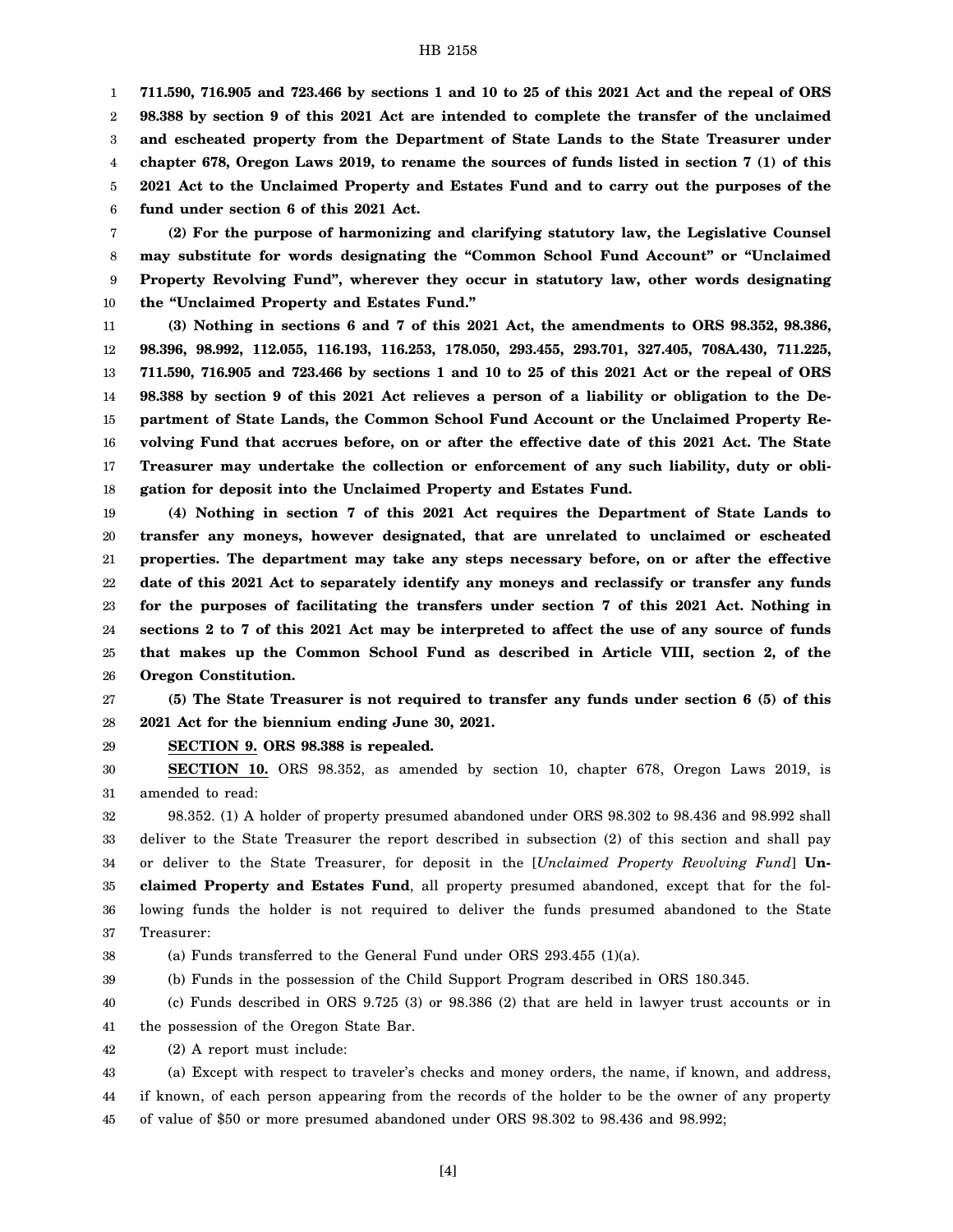1 2 (b) In case of unclaimed funds of life insurance corporations, the full name of the insured or annuitant and last-known address according to the life insurance corporation's records;

3 4 5 (c) The nature and identifying number, if any, or description of the property and the amount appearing from the records to be due, except that items of value under \$50 each may be reported in aggregate;

6 7 (d) The date when the property became payable, demandable, or returnable, and the date of the last transaction with the owner with respect to the property; and

8 9 (e) Other information that the State Treasurer prescribes by rule as necessary for the administration of ORS 98.302 to 98.436 and 98.992.

10 11 12 (3) If the holder of property presumed abandoned is a successor to other holders or has had a name change while holding the property, the holder shall file with the report all prior known names and addresses and effective dates of changes.

13 14 15 16 17 18 19 (4) The holder shall file the report after October 1, but no later than November 1, of each year for accounts dormant as of June 30. Upon written request from any person required to file a report, the State Treasurer may postpone the reporting date. All records are exempt from public review for 12 months from the time the property is reportable and for 24 months after the property has been remitted to the State Treasurer. All lists of records or property held by a government or public authority under ORS 98.336 are exempt from public review until 24 months after the property is remitted to the State Treasurer.

20 21 22 23 24 (5) If the holder of property presumed abandoned under ORS 98.302 to 98.436 and 98.992 knows the whereabouts of the owner and if the owner's claim is not barred by the statute of limitations, the holder shall, before filing the report, communicate with the owner and take necessary steps to prevent abandonment from being presumed. The holder shall exercise due diligence to ascertain the whereabouts of the owner.

25 26 27 (6) If the property presumed abandoned is a lawyer trust account established by an attorney or law firm, the report required by this section must indicate that the account is a lawyer trust account.

28 29 30 (7) The holder shall verify the accuracy of the information contained in the report. Verification must be executed by a partner if made by a partnership, by an officer if made by an unincorporated association or private corporation and by the chief fiscal officer if made by a public corporation.

31 32 **SECTION 11.** ORS 98.386, as amended by section 20, chapter 678, Oregon Laws 2019, is amended to read:

33 34 35 36 37 38 39 40 98.386. (1) Except as provided in subsection (2) of this section, all funds received under ORS 98.302 to 98.436 and 98.992, including the proceeds from the sale of unclaimed property under ORS 98.382, shall be deposited by the State Treasurer in the [*Common School Fund Account*] **Unclaimed Property and Estates Fund.** Before making the deposit, the State Treasurer shall record the name and last-known address of each person appearing from the holders' reports to be entitled to the unclaimed property and the name and last-known address of each insured person or annuitant, and with respect to each policy or contract listed in the report of a life insurance corporation, its number, the name of the corporation, and the amount due.

41 42 43 44 45 (2) Any amounts identified as lawyer trust account funds in the report required by ORS 98.352 shall be paid or delivered by the holder to the Oregon State Bar along with a copy of the report. All amounts paid or delivered to the Oregon State Bar under this section are continuously appropriated to the Oregon State Bar and may be used only for the funding of legal services provided through the Legal Services Program established under ORS 9.572, the payment of claims allowed

[5]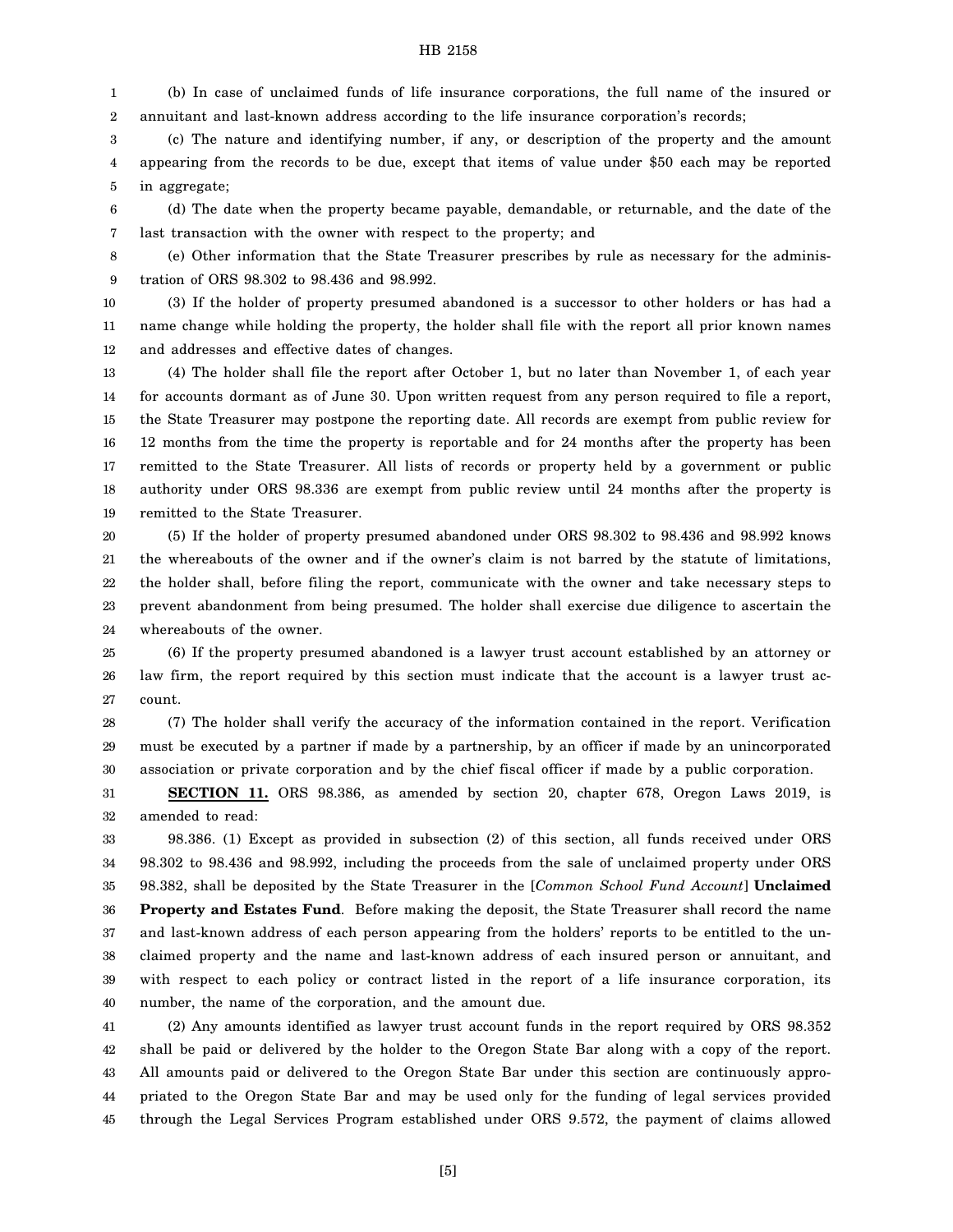1 under ORS 98.392 (2) and the payment of expenses incurred by the Oregon State Bar in the admin-

2 istration of the Legal Services Program.

3 (3) Before making a deposit to the credit of the [*Common School Fund Account*] **Unclaimed**

4 **Property and Estates Fund**, the State Treasurer may deduct:

5 (a) Any costs in connection with sale of unclaimed property;

6 7 (b) Any costs of mailing and publication in connection with efforts to locate owners of unclaimed property as prescribed by rule; and

8 (c) Reasonable service charges.

9 10 **SECTION 12.** ORS 98.396, as amended by section 23, chapter 678, Oregon Laws 2019, is amended to read:

11 12 13 14 98.396. (1) The State Treasurer shall consider any claim filed under ORS 98.392 and may hold a hearing and receive evidence concerning the claim. If a hearing is held, the State Treasurer shall prepare findings and a decision in writing on each claim filed, stating the substance of any evidence heard by the State Treasurer and the reasons for the decision. A decision is a public record.

15 16 17 (2) If the claim allowed is for property deposited in the [*Common School Fund Account*] **Unclaimed Property and Estates Fund**, the State Treasurer shall return the property or make payment of the proceeds of the sale of the property to the claimant.

18 19 (3) If the claim allowed is for funds deposited in the General Fund, the State Treasurer shall pay the claim from the fund against which the check or order represented in the claim was issued.

20 21 **SECTION 13.** ORS 98.992, as amended by section 30, chapter 678, Oregon Laws 2019, is amended to read:

22 23 24 25 26 27 28 29 98.992. A person who willfully fails to render any report, to pay or deliver property or to perform other duties required by ORS 98.302 to 98.436 and 98.992 may be required to forfeit and pay to the State Treasurer to be deposited in the [*Common School Fund Account*] **Unclaimed Property and Estates Fund**, an amount determined by the State Treasurer pursuant to ORS 183.745 of not more than \$1,000 for individuals and \$50,000 for corporations. This penalty shall be assessed only after at least one reporting cycle, and only after the State Treasurer has provided the person with written instructions, including copies of applicable laws and policies. The State Treasurer may waive any penalty due under this section with appropriate justification.

30 31 **SECTION 14.** ORS 112.055, as amended by section 31, chapter 678, Oregon Laws 2019, is amended to read:

32 33 34 112.055. (1) If, after diligent search and inquiry that is appropriate to the circumstances, taking into account the value of the decedent's estate, no person takes under ORS 112.025 to 112.045, the net intestate estate escheats to the State of Oregon.

35 36 37 38 (2) If a devisee or a person entitled to take under ORS 112.025 to 112.045 is not identified or found, the share of that person escheats to the State of Oregon**, and the share must be delivered to the State Treasurer for deposit into the Unclaimed Property and Estates Fund and subject to claims under ORS 116.253**.

39 40 (3) If a devisee or a person entitled to take under ORS 112.025 to 112.045 is not identified or found:

41 42 (a) The State Treasurer has the same preference as the missing devisee or person for the purpose of appointment as personal representative under ORS 113.085;

43 44 45 (b) Title to property of the decedent that would vest in the missing devisee or person under ORS 114.215 vests in the State Treasurer **to hold for the benefit of the Unclaimed Property and Estates Fund and subject to claims under ORS 116.253**; and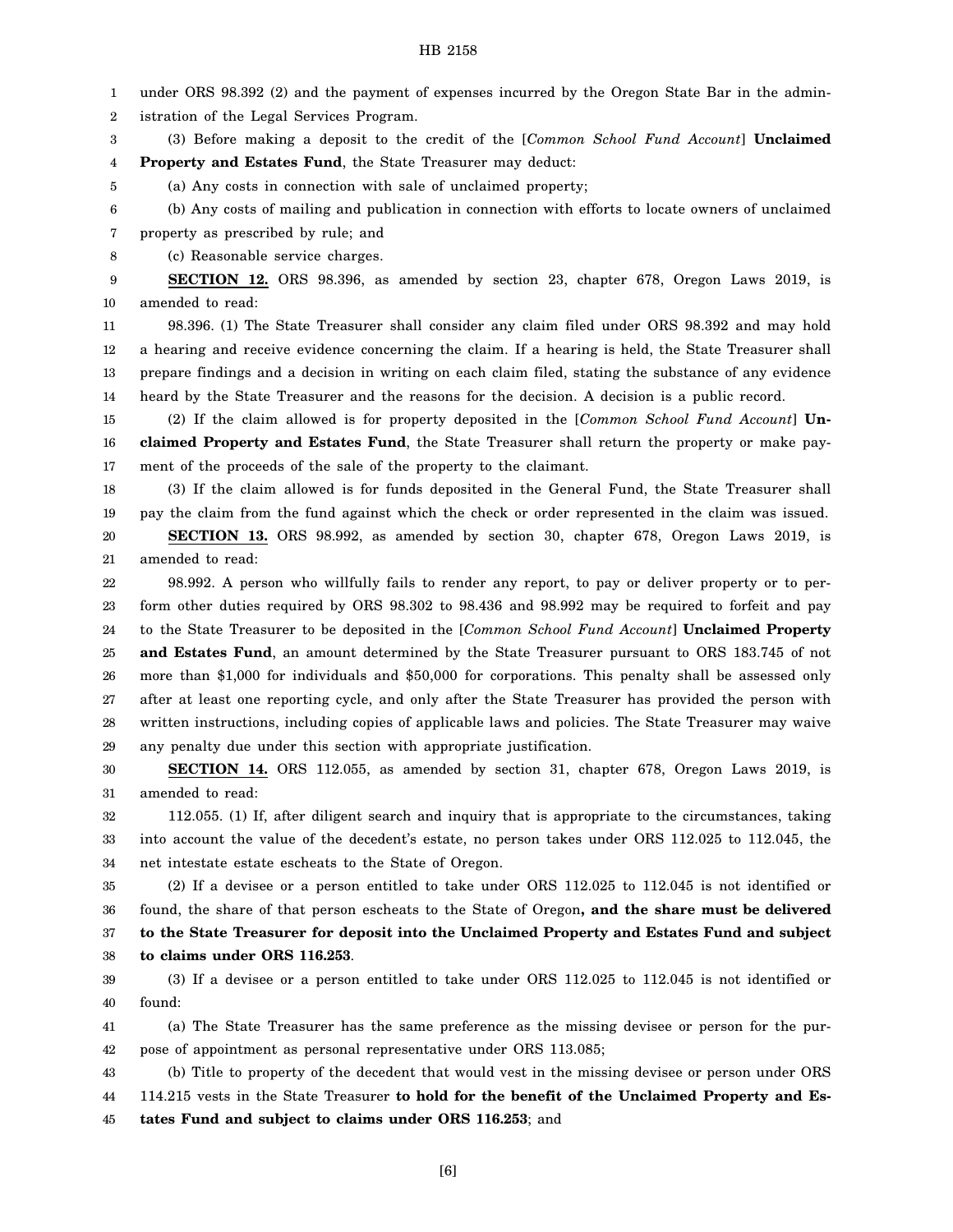1 2 (c) The State Treasurer has all of the rights of the missing devisee or person for the purposes of ORS chapters 111, 112, 113, 114, 115, 116 and 117, including but not limited to the following:

3 (A) The right to contest any will of the decedent under ORS 113.075; and

4 (B) The right to information under ORS 113.145.

5 6 **SECTION 15.** ORS 116.193, as amended by section 43, chapter 678, Oregon Laws 2019, is amended to read:

7 8 9 10 11 12 13 116.193. If it appears to the court, at any time after the expiration of four months after the date of the first publication of notice to interested persons, that there is no known person to take by descent the net intestate estate, the court shall order that the estate escheat to the State of Oregon and that the whole of the estate, after payment of claims, taxes and expenses of administration, be distributed to the State Treasurer **for deposit into the Unclaimed Property and Estates Fund**. There shall be no further proceeding in the administration of the estate, and the estate shall summarily be closed.

14 15 **SECTION 16.** ORS 116.253, as amended by section 46, chapter 678, Oregon Laws 2019, is amended to read:

16 17 18 19 20 116.253. (1) Within 10 years after the death of a decedent whose estate escheated in whole or in part to the state, or within eight years after the entry of a judgment or order escheating property of an estate to the state, a claim may be made for the property escheated, or the proceeds thereof, by or on behalf of a person not having actual knowledge of the escheat or by or on behalf of a person who at the time of the escheat was unable to prove entitlement to the escheated property.

21 22 (2) The claim shall be made by a petition filed with the State Treasurer. The petition must include:

23 24 25 (a) A declaration by the petitioner under penalty of perjury in the form required by ORCP 1 E or an unsworn declaration under ORS 194.800 to 194.835 if the declarant is physically outside the boundaries of the United States;

26 27 (b) The age and place of residence of the claimant by whom or on whose behalf the petition is filed;

28 29 (c) A brief description of the property or source of funds believed to have been escheated to the state;

30 (d) That the claimant lawfully is entitled to the property or proceeds;

31 32 33 (e) That at the time the property escheated to the state the claimant had no knowledge or notice thereof or was unable to prove entitlement to the escheated property and has subsequently acquired new evidence of that entitlement;

34 35 36 (f) That the claimant claims the property or proceeds as an heir or devisee or as the personal representative of the estate of an heir or devisee, setting forth any relationship between the claimant and the decedent who at the time of death owned the escheated property;

37 38 (g) That 10 years have not elapsed since the death of the decedent or that eight years have not elapsed since the entry of the judgment or order escheating the property to the state; and

39

(h) If the petition is not filed by the claimant, the status of the petitioner.

40 41 42 [*(3) If the State Treasurer determines that the claimant is entitled to the property or the proceeds thereof, the State Treasurer shall deliver the property to the petitioner, subject to and charged with any tax on the property and the costs and expenses of the state in connection therewith.*]

43 44 **(3) If the State Treasurer determines that the claimant is entitled to escheated estate property, the State Treasurer shall:**

45 **(a) Pay from the Unclaimed Property and Estates Fund the proportional share of the**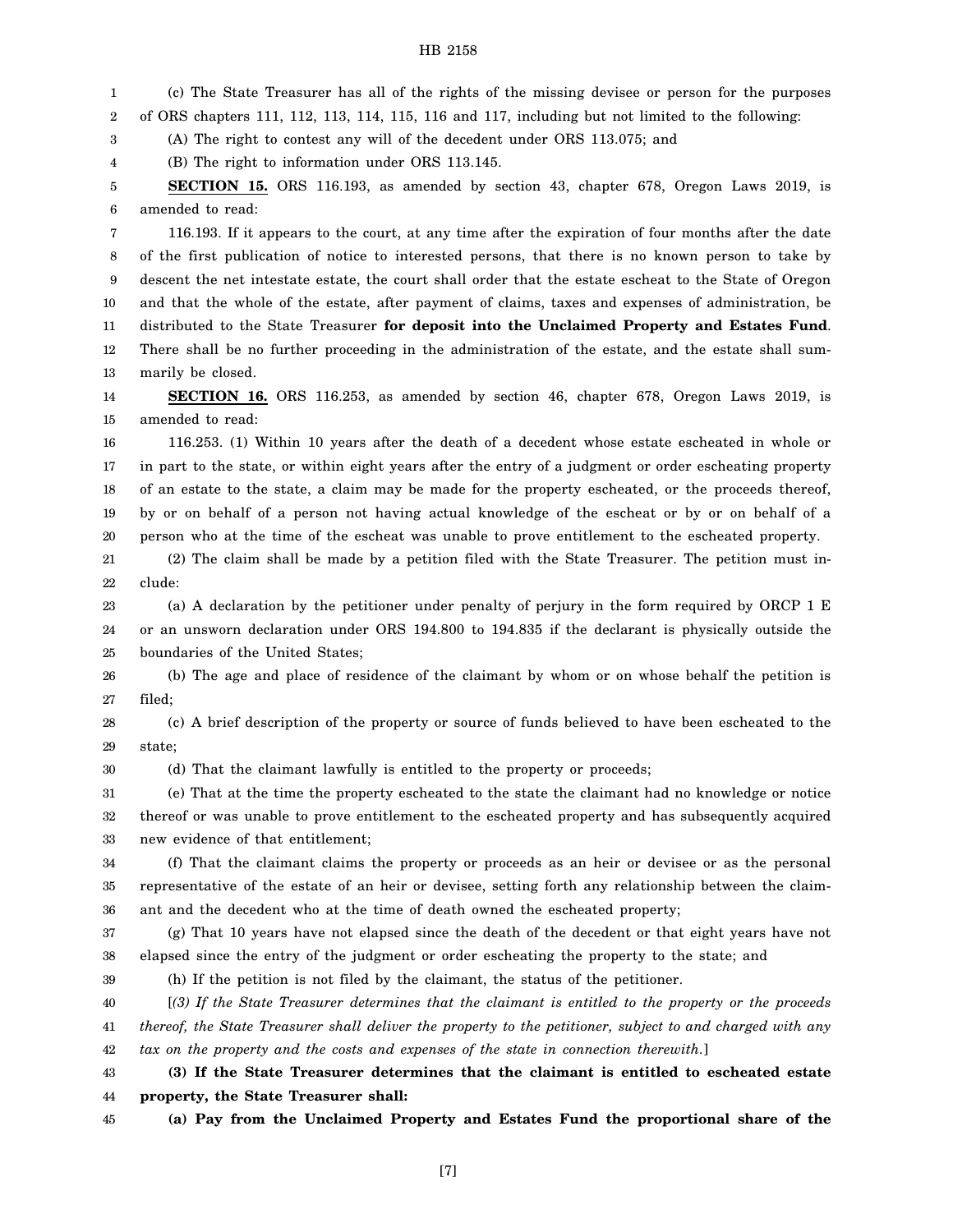1 **proceeds or value of the property without interest and subject to the proportional share of**

2 **the costs of administering the estate, including attorney fees and personal representative**

3 **fees paid by the estate; or**

4 5 6 7 8 9 **(b) If personal or real property is in the Unclaimed Property and Estates Fund, transfer the property without interest and subject to a claim of the Unclaimed Property and Estates Fund of a proportional share of the costs of administering the estate, including attorney fees and personal representative fees paid by the estate, and any property taxes or other costs of managing or improving the property, whether incurred before or after the close of the estate.**

10 11 12 13 14 15 (4) If the person whose property escheated or reverted to the state was at any time a patient of a state institution in Oregon for persons with mental illness or of the Eastern Oregon Training Center, the reasonable unpaid cost of the care and maintenance of the person while a ward of the institution, regardless of when the cost was incurred, may be deducted from, or, if necessary, be offset in full against, the amount of the escheated property. The reasonable unpaid cost of care and maintenance shall be determined in accordance with ORS 179.701.

16 17 18 19 (5) For the purposes of this section, the death of the decedent is presumed to have occurred on the date shown in the decedent's certified copy of the death record or in any other similar document issued by the jurisdiction in which the death occurred or issued by an agency of the federal government.

20 21 (6) A person aggrieved by a determination of the State Treasurer under this section may seek a contested case hearing under ORS 183.413 to 183.470.

22 23 **SECTION 17.** ORS 293.455, as amended by section 62, chapter 678, Oregon Laws 2019, is amended to read:

24 25 293.455. (1) After October 1, the State Treasurer may refuse payment of the unpresented checks or orders included in the report referred to in ORS 293.450.

26 The State Treasurer shall:

27 28 (a) Transfer and credit the amounts of the unpresented checks or orders dedicated for general funding to the General Fund.

29 30 (b) Transfer all other funds to the [*Unclaimed Property Revolving Fund within the Common School Fund Account*] **Unclaimed Property and Estates Fund**.

31 32 (c) Transfer and credit the amounts of the unpresented checks issued under ORS chapters 316 and 317 to the [*Unclaimed Property Revolving Fund within the Common School Fund Account*] **Un-**

33 **claimed Property and Estates Fund**.

34 35 (2) In each instance, the State Treasurer shall issue an official receipt for the amount so transferred or credited.

36 37 **SECTION 18.** ORS 293.701, as amended by section 64, chapter 678, Oregon Laws 2019, is amended to read:

- 38 293.701. As used in ORS 293.701 to 293.857, unless the context requires otherwise:
- 39 (1) "Council" means the Oregon Investment Council.
- 40 (2) "Investment funds" means:
- 41 (a) Public Employees Retirement Fund referred to in ORS 238.660;
- 42 (b) Industrial Accident Fund referred to in ORS 656.632;
- 43 (c) Consumer and Business Services Fund referred to in ORS 705.145;
- 44 (d) Employment Department Special Administrative Fund referred to in ORS 657.822;
- 45 (e) Insurance Fund referred to in ORS 278.425;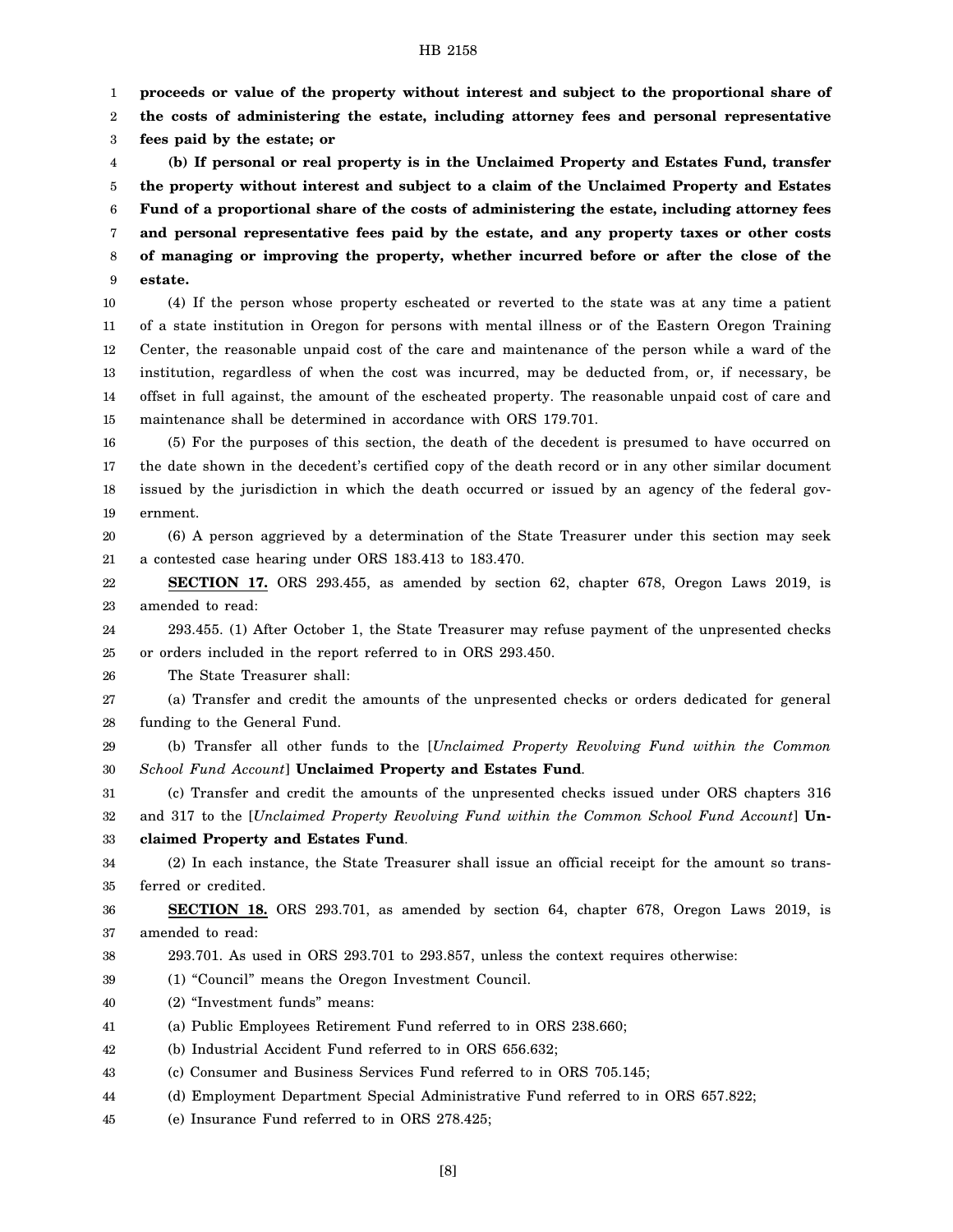| 1      | (f) Funds under the control and administration of the Department of State Lands;                  |
|--------|---------------------------------------------------------------------------------------------------|
| 2      | (g) Oregon Student Assistance Fund referred to in ORS 348.570;                                    |
| 3      | (h) Moneys made available to the Commission for the Blind under ORS 346.270 and 346.569 or        |
| 4      | rules adopted thereunder;                                                                         |
| 5      | (i) Forest Development Revenue Bond Fund referred to in ORS 530.147 and State Forestry            |
| 6      | General Obligation Bond Fund referred to in ORS 530.280;                                          |
| 7      | (j) Oregon War Veterans' Fund referred to in ORS 407.495;                                         |
| 8      | (k) Oregon War Veterans' Bond Sinking Account referred to in ORS 407.515;                         |
| 9      | (L) World War II Veterans' Compensation Fund;                                                     |
| 10     | (m) World War II Veterans' Bond Sinking Fund;                                                     |
| 11     | (n) Funds in the hands of the State Treasurer that are not required to meet current demands       |
| $12\,$ | and that are invested in the Oregon Short Term Fund established under ORS 293.728 or in another   |
| 13     | commingled investment vehicle;                                                                    |
| 14     | (o) State funds that are not subject to the control and administration of officers or bodies spe- |
| 15     | cifically designated by law;                                                                      |
| 16     | (p) Funds derived from the sale of state bonds;                                                   |
| 17     | (q) Social Security Revolving Account referred to in ORS 237.490;                                 |
| 18     | (r) Public University Fund established by ORS 352.450;                                            |
| 19     | (s) Local Government Employer Benefit Trust Fund referred to in ORS 657.513;                      |
| 20     | (t) Elderly and Disabled Special Transportation Fund established by ORS 391.800;                  |
| 21     | (u) Education Stability Fund established by ORS 348.696;                                          |
| 22     | (v) Deferred Compensation Fund established under ORS 243.411;                                     |
| 23     | (w) Trust for Cultural Development Account established under ORS 359.405;                         |
| 24     | (x) The State Library Donation Fund and the Talking Book and Braille Library Endowment            |
| 25     | Fund subaccount established under ORS 357.195;                                                    |
| 26     | (y) Funds in the [Unclaimed Property Revolving Fund created in ORS 98.388] Unclaimed Prop-        |
| 27     | erty and Estates Fund; and                                                                        |
| 28     | (z) Funds in the Common School Fund or any subaccount of the fund, that are available for         |
| 29     | investment.                                                                                       |
| 30     | (3) "Investment officer" means the State Treasurer in the capacity as investment officer for the  |
| 31     | council.                                                                                          |
| 32     | <b>SECTION 19.</b> ORS 293.701, as amended by section 64, chapter 678, Oregon Laws 2019, and      |
| 33     | section 16, chapter 15, Oregon Laws 2020 (first special session), is amended to read:             |
| 34     | 293.701. As used in ORS 293.701 to 293.857, unless the context requires otherwise:                |
| 35     | (1) "Council" means the Oregon Investment Council.                                                |
| 36     | (2) "Investment funds" means:                                                                     |
| 37     | (a) Public Employees Retirement Fund referred to in ORS 238.660;                                  |
| 38     | (b) Industrial Accident Fund referred to in ORS 656.632;                                          |
| 39     | (c) Consumer and Business Services Fund referred to in ORS 705.145;                               |
| 40     | (d) Employment Department Special Administrative Fund referred to in ORS 657.822;                 |
| 41     | (e) Insurance Fund referred to in ORS 278.425;                                                    |
| 42     | (f) Funds under the control and administration of the Department of State Lands;                  |
| 43     | (g) Oregon Student Assistance Fund referred to in ORS 348.570;                                    |
| 44     | (h) Moneys made available to the Commission for the Blind under ORS 346.270 and 346.569 or        |
| 45     | rules adopted thereunder;                                                                         |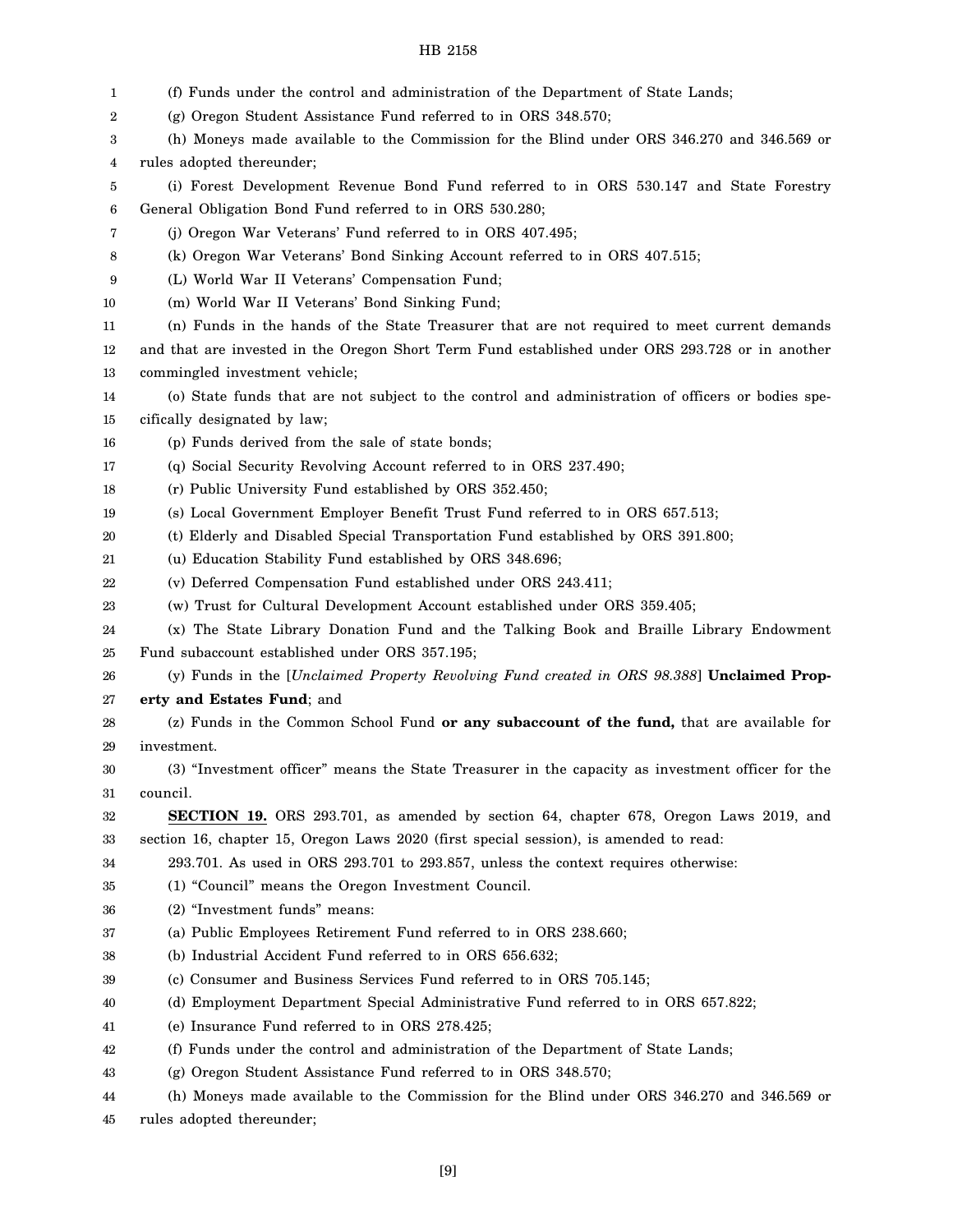| 1  | (i) Forest Development Revenue Bond Fund referred to in ORS 530.147 and State Forestry              |
|----|-----------------------------------------------------------------------------------------------------|
| 2  | General Obligation Bond Fund referred to in ORS 530.280;                                            |
| 3  | (j) Oregon War Veterans' Fund referred to in ORS 407.495;                                           |
| 4  | (k) Oregon War Veterans' Bond Sinking Account referred to in ORS 407.515;                           |
| 5  | (L) World War II Veterans' Compensation Fund;                                                       |
| 6  | (m) World War II Veterans' Bond Sinking Fund;                                                       |
| 7  | (n) Funds in the hands of the State Treasurer that are not required to meet current demands         |
| 8  | and that are invested in the Oregon Short Term Fund established under ORS 293.728 or in another     |
| 9  | commingled investment vehicle;                                                                      |
| 10 | (o) State funds that are not subject to the control and administration of officers or bodies spe-   |
| 11 | cifically designated by law;                                                                        |
| 12 | (p) Funds derived from the sale of state bonds;                                                     |
| 13 | (q) Social Security Revolving Account referred to in ORS 237.490;                                   |
| 14 | (r) Public University Fund established by ORS 352.450;                                              |
| 15 | (s) Local Government Employer Benefit Trust Fund referred to in ORS 657.513;                        |
| 16 | (t) Education Stability Fund established by ORS 348.696;                                            |
| 17 | (u) Deferred Compensation Fund established under ORS 243.411;                                       |
| 18 | (v) Trust for Cultural Development Account established under ORS 359.405;                           |
| 19 | (w) The State Library Donation Fund and the Talking Book and Braille Library Endowment              |
| 20 | Fund subaccount established under ORS 357.195;                                                      |
| 21 | (x) Funds in the [Unclaimed Property Revolving Fund created in ORS 98.388] Unclaimed Prop-          |
| 22 | erty and Estates Fund; and                                                                          |
| 23 | (y) Funds in the Common School Fund or any subaccount of the fund, that are available for           |
| 24 | investment.                                                                                         |
| 25 | (3) "Investment officer" means the State Treasurer in the capacity as investment officer for the    |
| 26 | council.                                                                                            |
| 27 | <b>SECTION 20.</b> ORS 327.405, as amended by section 66, chapter 678, Oregon Laws 2019, is         |
| 28 | amended to read:                                                                                    |
| 29 | 327.405. (1) The Common School Fund [shall be] is composed of:                                      |
| 30 | (a) The proceeds from the sales of the 16th and 36th sections of every township or of any lands     |
| 31 | selected in lieu thereof;                                                                           |
| 32 | (b) All the moneys and clear proceeds of all property that may accrue to the state by escheat       |
| 33 | or forfeiture;                                                                                      |
| 34 | (c) The proceeds of all gifts, devises and bequests made by any person to the state for common      |
| 35 | school purposes;                                                                                    |
| 36 | (d) The proceeds of all property granted to the state when the purpose of such grant is not         |
| 37 | stated;                                                                                             |
| 38 | (e) All proceeds of the sale of submerged and submersible lands as described in ORS 274.005;        |
| 39 | (f) All proceeds of the sale of the South Slough National Estuarine Research Reserve as de-         |
| 40 | scribed in ORS 273.553 in the event such property is sold;                                          |
| 41 | (g) All proceeds of the sale of the 500,000 acres of land to which this state is entitled by an     |
| 42 | Act of Congress approved September 4, 1841, and of all lands selected for capitol building purposes |
| 43 | under Act of Congress approved February 14, 1859;                                                   |
| 44 | (h) Moneys credited to the fund or transferred to the fund by the Legislative Assembly;             |
| 45 | and                                                                                                 |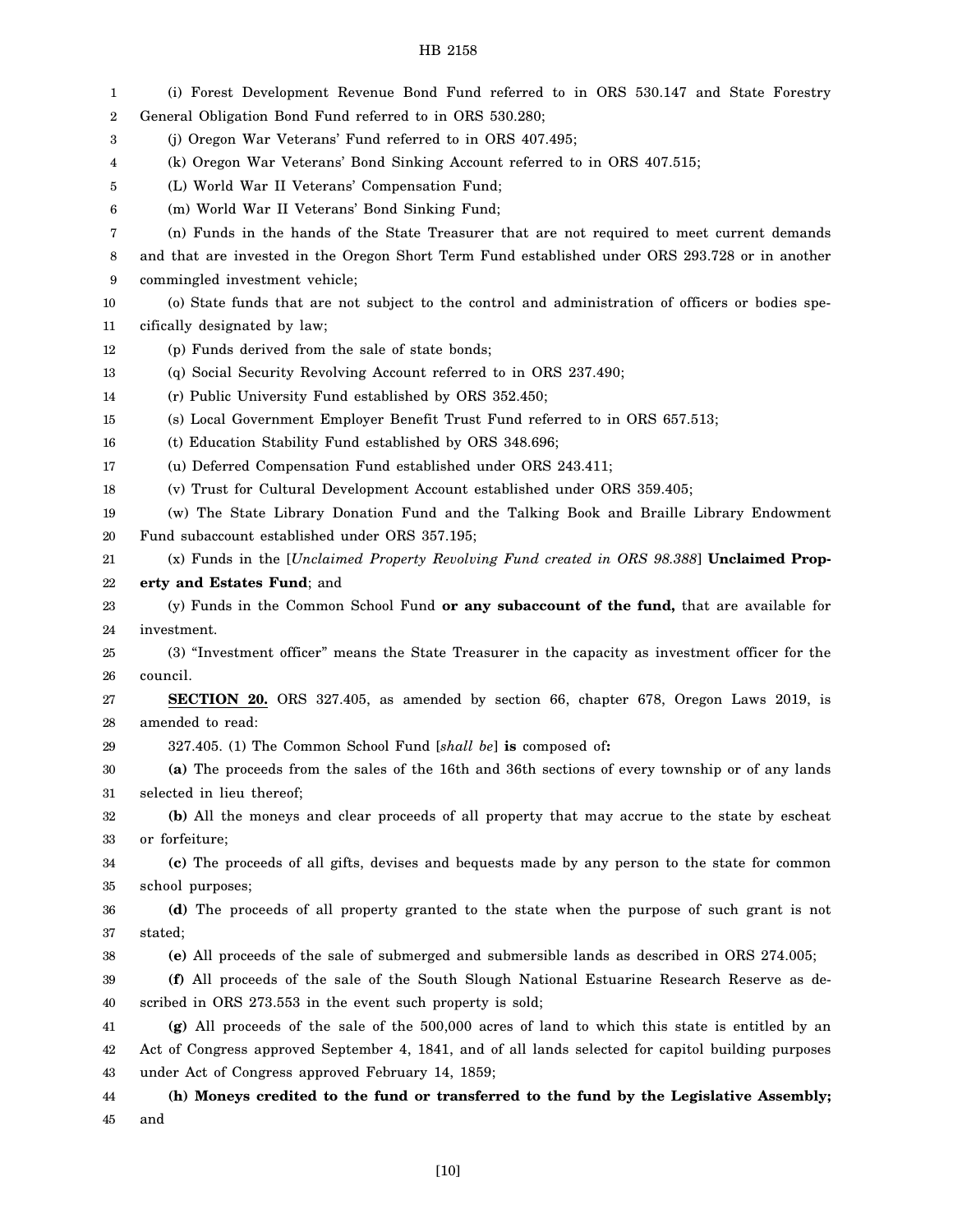1 2 3 4 5 6 7 8 9 10 11 12 13 14 15 16 17 18 19 20 21 22 23 24 **(i)** All proceeds derived from the investment of moneys that compose the fund. [*All such proceeds shall become a part of the fund.*] **(2)** Except as otherwise provided by law, the income from the fund [*shall*] **must** be applied exclusively to the support and maintenance of common schools in each school district. [*(2) The State Treasurer shall audit all lawful claims for repayment of moneys under ORS 98.302 to 98.436 and 98.992, or out of escheated estates and funds, including attorney fees and all other expenses in any suit or proceeding relating to escheated estates and shall pay each lawful claim from the Common School Fund Account.*] **SECTION 21.** ORS 711.225, as amended by section 71, chapter 678, Oregon Laws 2019, is amended to read: 711.225. Six months after the mailing of the written notice described in ORS 711.220 (3), the Oregon stock bank shall deliver a report and all deposits that remain unclaimed to the State Treasurer as unclaimed property [*for deposit in the Unclaimed Property Revolving Fund*] under ORS 98.352 and deliver a copy of the report filed with the State Treasurer to the Director of the Department of Consumer and Business Services. **SECTION 22.** ORS 711.590, as amended by section 74, chapter 678, Oregon Laws 2019, is amended to read: 711.590. (1) Two years after the date of the final order closing the liquidation of an institution, the Director of the Department of Consumer and Business Services may withdraw any unclaimed deposits or balances remaining to the credit of dividend accounts, representing the aggregate of undelivered checks or unpaid dividend funds in the possession of the Department of Consumer and Business Services, and report and pay the funds to the State Treasurer as unclaimed property [*for deposit in the Unclaimed Property Revolving Fund*] under ORS 98.352. (2) The interest earned on the dividend accounts while they remain in the possession of the di-

25 26 rector shall be paid to the State Treasurer to be credited to the Consumer and Business Services Fund and no person entitled to the accounts has any claim to the interest.

27 28 **SECTION 23.** ORS 716.905, as amended by section 75, chapter 678, Oregon Laws 2019, is amended to read:

29 30 31 716.905. (1) Upon approval of a plan under ORS 716.900, the directors shall mail written notice of their intention to close the Oregon nonstock bank to the last-known address of all depositors and other creditors.

32 33 34 35 (2) All deposits and amounts reserved for creditors that remain unclaimed after six months from the date of the written notice required under subsection (1) of this section shall be reported and transferred by the directors to the State Treasurer as unclaimed property [*for deposit in the Unclaimed Property Revolving Fund*] under ORS 98.352.

36 37 38 (3) A copy of the report of unclaimed deposits and amounts reserved for creditors filed with the State Treasurer shall be filed with the Director of the Department of Consumer and Business Services.

39 40 **SECTION 24.** ORS 708A.430, as amended by section 69, chapter 678, Oregon Laws 2019, is amended to read:

41 42 43 44 45 708A.430. (1) On the death of a depositor of an insured institution, if the deposit is \$25,000 or less, the insured institution, after receiving an affidavit as provided in subsection (3) of this section from a person that claims the deposit, or a declaration from the Department of Human Services or the Oregon Health Authority as provided in subsection (4) of this section, may pay the moneys on deposit to the credit of the deceased depositor, in the following order of priority, to: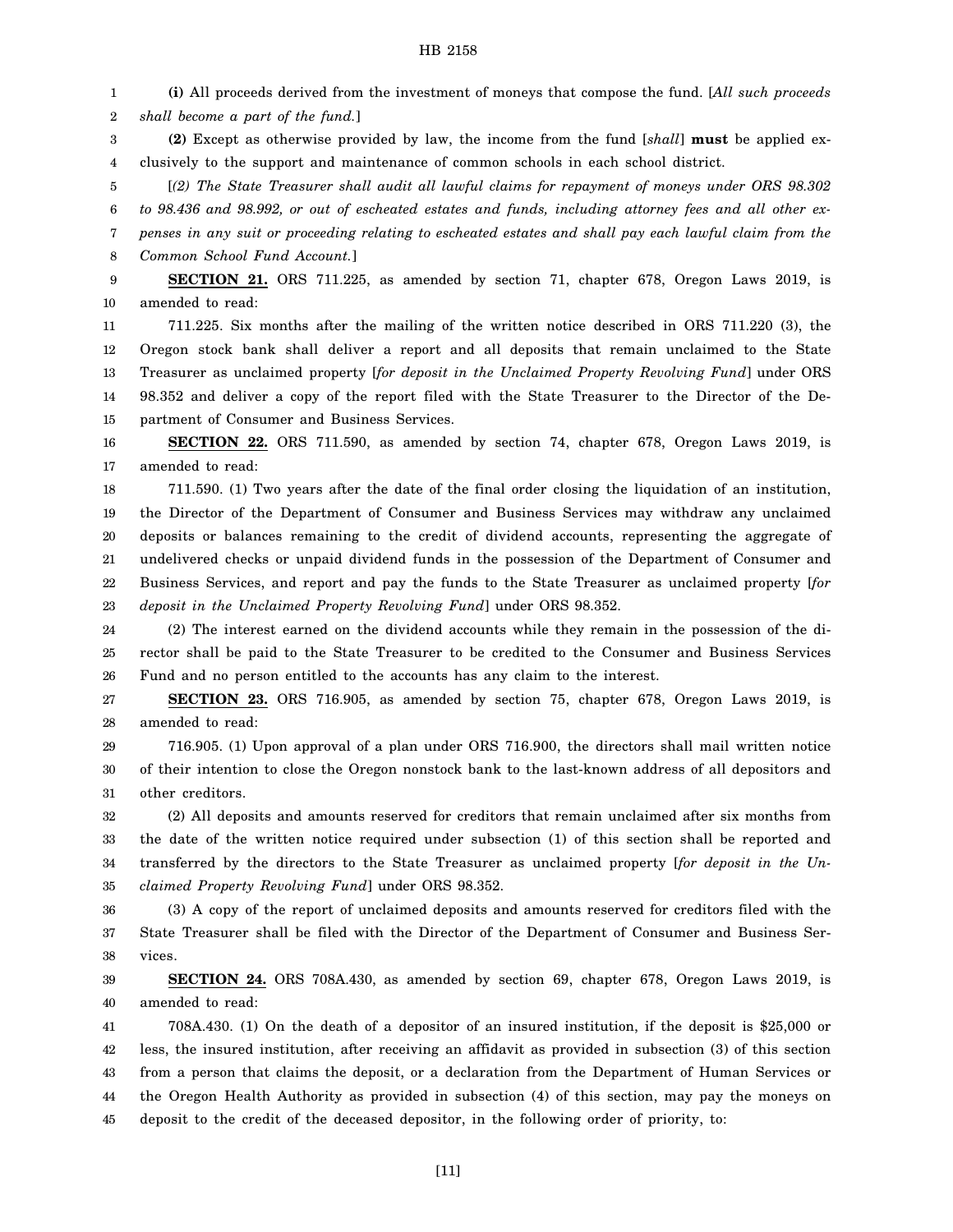1 2 3 (a) The surviving spouse at the surviving spouse's demand at any time after the depositor's death; (b) The Oregon Health Authority or the Department of Human Services, if the authority or the

4 5 6 department demands the payment not less than 46 days and no more than 75 days after the death of the depositor if the depositor does not have a surviving spouse and if the authority or department has a preferred claim under ORS 411.708, 411.795 or 416.350;

7 8 (c) The depositor's surviving children 18 years of age or older, if the depositor does not have a surviving spouse and the authority and department do not have a claim;

9 10 (d) The depositor's surviving parent, if the depositor does not have a surviving spouse or surviving child 18 years of age or older and if the authority and department do not have a claim;

11 12 13 (e) The depositor's surviving brothers and sisters 18 years of age or older, if the depositor does not have a surviving spouse, surviving child 18 years of age or older or surviving parent and the authority and department do not have a claim; or

14 15 16 (f) Any other surviving heir of the depositor, if there is no surviving spouse, authority claim, department claim, surviving child 18 years of age or older, surviving parent or surviving brothers or sisters 18 years of age or older.

17 18  $(2)(a)$  An insured institution may not pay moneys on deposit under subsection  $(1)(c)$  to  $(f)$  of this section earlier than 46 days after the death of the depositor.

19 20 21 22 (b) An insured institution may not pay moneys on deposit under subsection (1)(c) to (f) of this section earlier than 76 days after the death of the depositor unless the financial institution obtains prior verbal or written authorization from the Oregon Health Authority or its designated representative and the Department of Human Services or its designated representative.

23 (3) An affidavit or declaration submitted under this section must:

24 (a) State where and when the depositor died;

25 26 (b) State that the total deposits of the deceased depositor in all financial institutions in Oregon do not exceed \$25,000;

27

(c) Show the relationship of the affiant or declarant to the deceased depositor; and

28 29 30 31 (d) Embody a promise to pay the expenses of last sickness, funeral expenses and just debts of the deceased depositor out of the deposit to the full extent of the deposit if necessary, in the order of priority prescribed by ORS 115.125, and to distribute any remaining moneys to the persons that are entitled to the moneys by law.

32 33 34 35 36 37 38 39 (4) An insured institution shall accept from the Department of Human Services or the Oregon Health Authority, without additional requirements, a declaration under penalty of perjury meeting the requirements of subsection (3) of this section. A declaration submitted under this section must be signed by the declarant and must include the following sentence immediately above the signature line of the declarant: "I hereby declare under penalty of perjury that I am authorized by the Department of Human Services or the Oregon Health Authority to make this declaration, that the above statement is true to the best of my knowledge and belief, and that I understand that it is subject to penalty for perjury."

40 41 42 43 (5) In the event the depositor died intestate without known heirs, an estate administrator of the State Treasurer appointed under ORS 113.235 is the affiant and shall receive the moneys [*as escheat property*] **for deposit into the Unclaimed Property and Estates Fund as escheated property and subject to claims under ORS 116.253**.

44 45 (6) The insured institution shall determine the relationship of the affiant or declarant to the deceased depositor, but paying the moneys in good faith to the affiant or declarant discharges and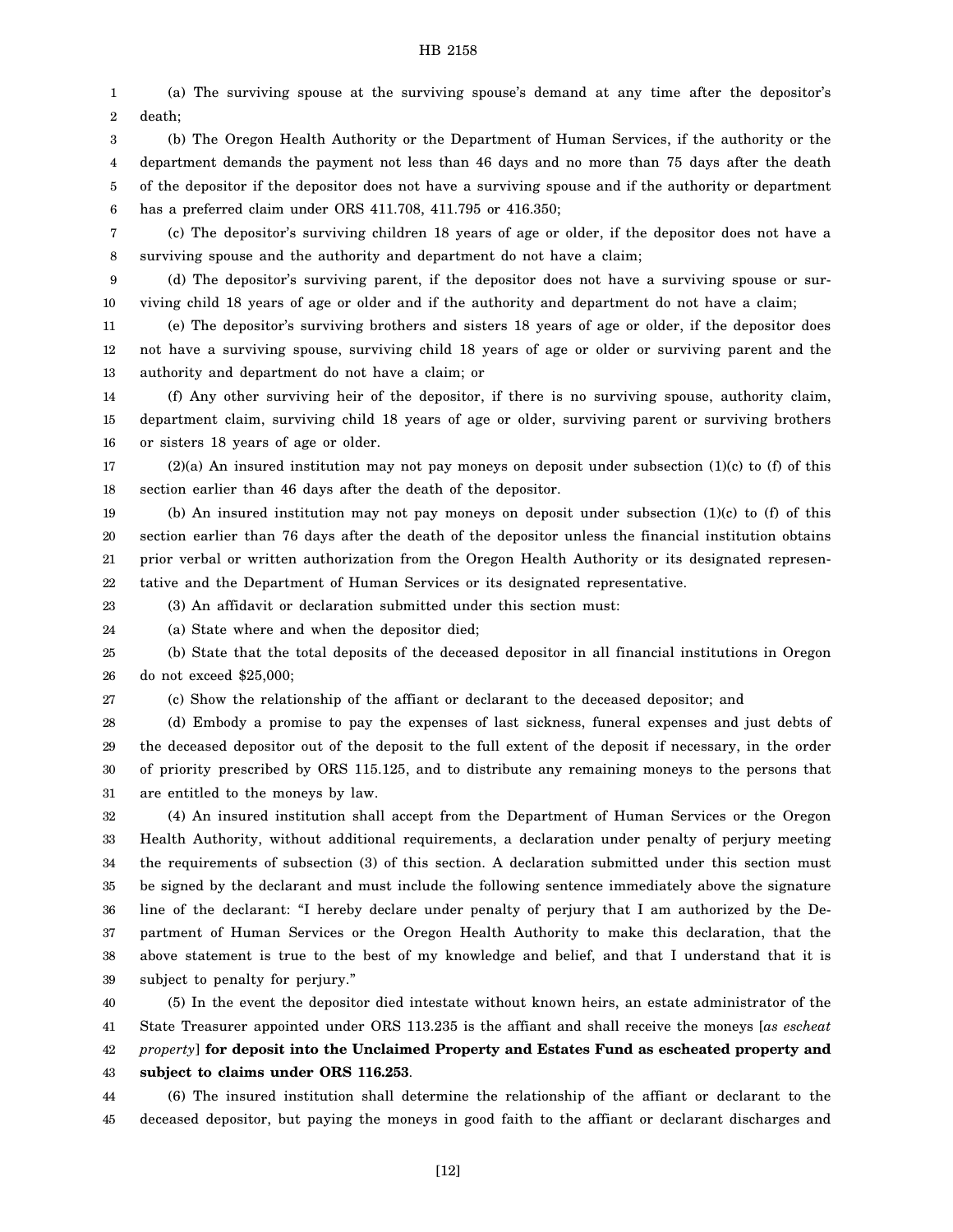1 2 3 releases the insured institution from any liability or responsibility for the transfer in the same manner and with the same effect as if the insured institution transferred, delivered or paid the moneys to a personal representative of the estate of the deceased depositor.

4 5 6 7 8 9 (7) A probate proceeding is not necessary to establish the right of the surviving spouse, Oregon Health Authority, Department of Human Services, surviving child, surviving parent, surviving brothers and sisters or an estate administrator of the State Treasurer to withdraw the deposits after filing the affidavit or declaration. If a personal representative is appointed in an estate where a withdrawal of deposits was made under this section, the person that withdraws the deposits shall account for the deposits to the personal representative.

10 11 12 13 (8) If an insured institution transfers moneys under subsection (1) of this section, the insured institution may require the transferee to furnish the insured institution with a written indemnity agreement that indemnifies the insured institution against loss for moneys the insured institution transferred to the extent of the amount of the deposit.

14 15 (9)(a) Moneys disbursed to the Department of Human Services under subsection (1) of this section may be made payable only to the department.

16 17 (b) Moneys disbursed to the Oregon Health Authority under subsection (1) of this section may be made payable only to the authority.

18 19 (10) This section is subject to the rights of other parties in the account under ORS 708A.455 to 708A.515.

20 21 **SECTION 25.** ORS 723.466, as amended by section 77, chapter 678, Oregon Laws 2019, is amended to read:

22 23 24 25 26 723.466. (1) On the death of a member of a credit union, if the deposit to the credit of the deceased member is \$25,000 or less, the credit union may, upon receipt of an affidavit from a person claiming the deposit as provided in subsection (3) of this section, or a declaration from the Department of Human Services or the Oregon Health Authority as provided in subsection (4) of this section, pay the moneys on deposit:

27 28 (a) To the surviving spouse on demand of the surviving spouse at any time after the death of the member;

29 30 31 32 (b) If there is no surviving spouse, to the Oregon Health Authority or the Department of Human Services, on demand of the authority or the department no less than 46 days and no more than 75 days after the death of the member when there is a preferred claim arising under ORS 411.708, 411.795 or 416.350;

33 34 (c) If there is no surviving spouse and no authority or department claim, to the member's surviving children 18 years of age or older;

35 36 (d) If there is no surviving spouse, authority claim, department claim or surviving child 18 years of age or older, to the member's surviving parents;

37 38 39 (e) If there is no surviving spouse, authority claim, department claim, surviving child 18 years of age or older or surviving parent, to the member's surviving brothers and sisters 18 years of age or older; or

40 41 42 (f) If there is no surviving spouse, authority claim, department claim, surviving child 18 years of age or older, surviving parent or surviving brothers or sisters 18 years of age or older, to any other surviving heir of the member.

43 44 (2)(a) A credit union may not pay moneys on deposit under subsection (1)(c) to (f) of this section earlier than 46 days after the death of the member.

45 (b) A credit union may not pay moneys on deposit under subsection  $(1)(c)$  to  $(f)$  of this section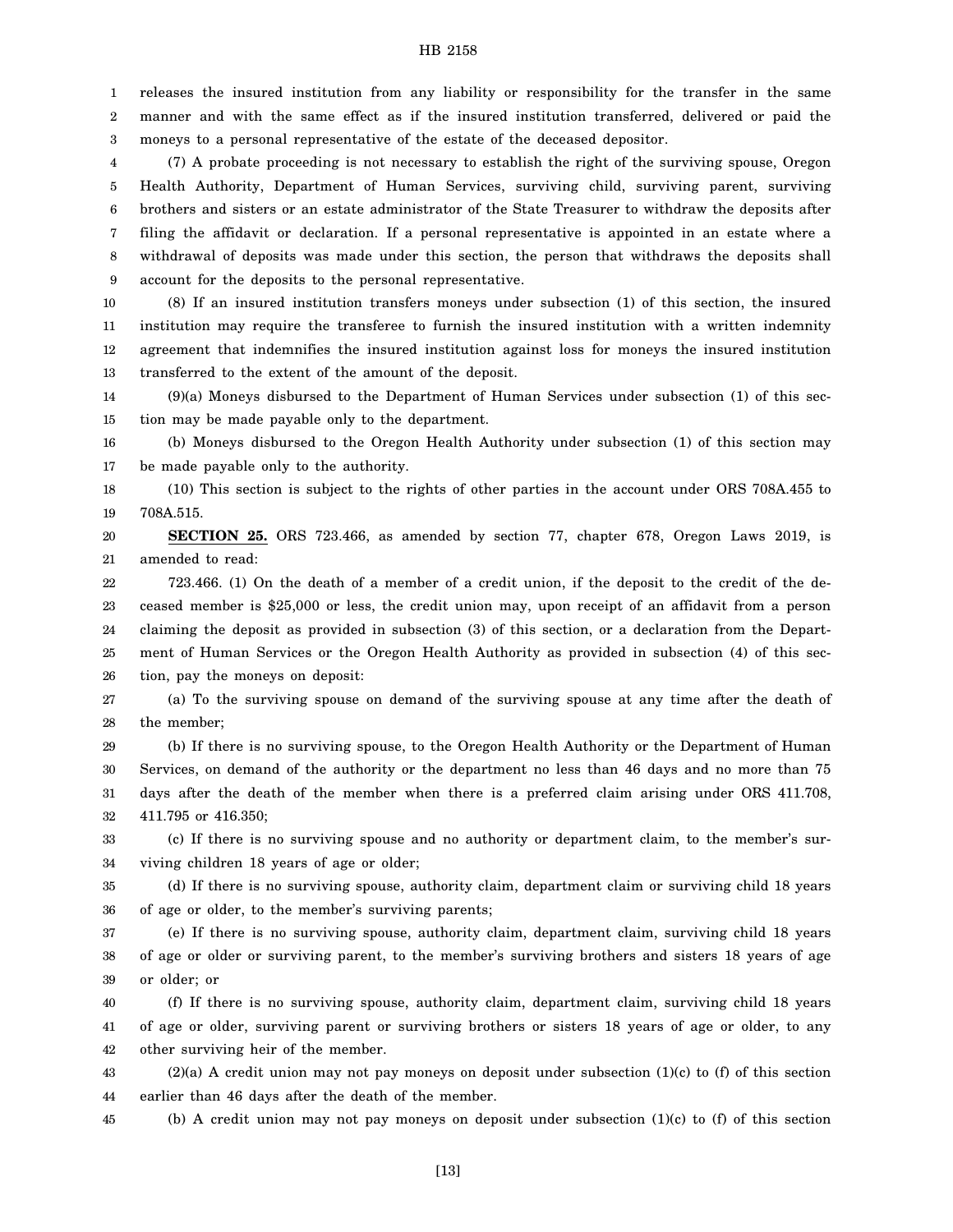1 2 earlier than 76 days after the death of the member unless the financial institution obtains prior verbal or written authorization from the Oregon Health Authority or its designated representative

3 and the Department of Human Services or its designated representative.

4 (3) An affidavit or declaration submitted under this section must:

5 (a) State where and when the member died;

6 7 (b) State that the total deposits of the deceased member in all financial institutions in this state do not exceed \$25,000;

8

(c) Show the relationship of the affiant or declarant to the deceased member; and

9 10 11 12 (d) Embody a promise to pay the expenses of last sickness, funeral expenses and just debts of the deceased member out of the deposit, to the full extent of the deposit if necessary, in the order of priority prescribed by ORS 115.125, and to distribute any remaining moneys to the persons who are entitled to those moneys by law.

13 14 15 16 17 18 19 20 (4) A credit union shall accept from the Department of Human Services or the Oregon Health Authority, without additional requirements, a declaration under penalty of perjury meeting the requirements of subsection (3) of this section. A declaration submitted under this section must be signed by the declarant and must include the following sentence immediately above the signature line of the declarant: "I hereby declare under penalty of perjury that I am authorized by the Department of Human Services or the Oregon Health Authority to make this declaration, that the above statement is true to the best of my knowledge and belief, and that I understand that it is subject to penalty for perjury."

21 22 23 24 (5) In the event the member died intestate without known heirs, an estate administrator of the State Treasurer appointed under ORS 113.235 shall be the affiant and shall receive the moneys [*as escheat property*] **for deposit into the Unclaimed Property and Estates Fund as escheated property and subject to claims under ORS 116.253**.

25 26 27 28 29 (6) The credit union shall determine the relationship of the affiant or declarant to the deceased member. However, payment of the moneys in good faith to the affiant or declarant discharges and releases the transferor from any liability or responsibility for the transfer in the same manner and with the same effect as if the property had been transferred, delivered or paid to a personal representative of the estate of the deceased member.

30 31 32 33 34 35 (7) A probate proceeding is not necessary to establish the right of the surviving spouse, Oregon Health Authority, Department of Human Services, surviving children, surviving parents, surviving brothers and sisters or an estate administrator of the State Treasurer to withdraw the deposits upon the filing of the affidavit or declaration. If a personal representative is appointed in an estate where a withdrawal of deposits was made under this section, the person withdrawing the deposits shall account for them to the personal representative.

36 37 38 (8) When a credit union transfers moneys under subsection (1) of this section, the transferor may require the transferee to furnish the transferor with a written indemnity agreement, indemnifying the transferor against loss for moneys paid to the extent of the amount of the deposit.

39 40 (9)(a) Moneys disbursed to the Department of Human Services under subsection (1) of this section may be made payable only to the department.

41 42 (b) Moneys disbursed to the Oregon Health Authority under subsection (1) of this section may be made payable only to the authority.

43 44 (10) This section is subject to the rights of other parties to the account under ORS 723.474 to 723.498.

45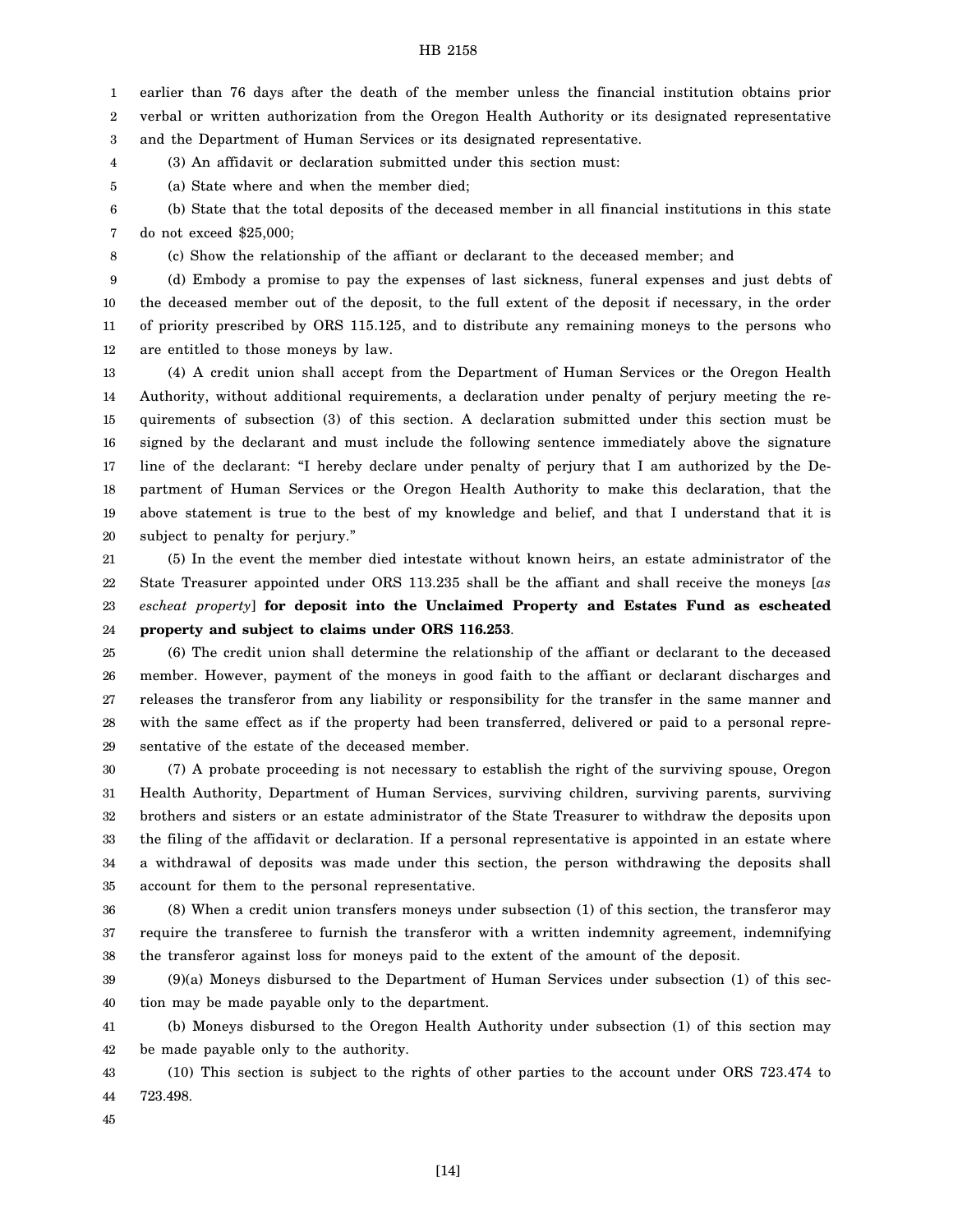| 1                | OTHER UNCLAIMED PROPERTY                                                                                  |
|------------------|-----------------------------------------------------------------------------------------------------------|
| 2                |                                                                                                           |
| $\boldsymbol{3}$ | <b>SECTION 26.</b> ORS 63.674, as amended by section 49, chapter 678, Oregon Laws 2019, is                |
| 4                | amended to read:                                                                                          |
| 5                | 63.674. Assets of a dissolved limited liability company that should be distributed to a creditor,         |
| 6                | claimant or member of the limited liability company who cannot be found or who is not competent           |
| 7                | to receive them shall be reduced to cash and, within six months after the final distribution of such      |
| 8                | liquidation or winding up is payable, deposited with the State Treasurer as unclaimed property            |
| 9                | under ORS 98.352. The receiver or other liquidating agent shall prepare in duplicate and under            |
| 10               | oath a statement containing the names and last-known addresses of the persons entitled to such            |
| 11               | funds. One of the statements shall be filed with the State Treasurer and another shall be delivered       |
| 12               | to the office for filing. [The funds shall then escheat to and become the property of the State of Oregon |
| 13               | and shall become a part of the Common School Fund. The person entitled to the distribution may re-        |
| 14               | claim any funds so deposited in the manner provided in ORS 116.253 for estates that have escheated        |
| 15               | to the state.]                                                                                            |
| 16               | <b>SECTION 27.</b> ORS 65.674, as amended by section 50, chapter 678, Oregon Laws 2019, is                |
| 17               | amended to read:                                                                                          |
| 18               | 65.674. Assets of a dissolved corporation that should be transferred to a creditor, claimant or           |
| 19               | member of the corporation who cannot be found or who is not competent to receive them shall be            |
| 20               | reduced to cash unless they are subject to known trust restrictions and deposited with the State          |
| 21               | Treasurer [for safekeeping] as unclaimed property under ORS 98.352. However, in the discretion            |
| 22               | of the State Treasurer, property of unusual historic or aesthetic interest may be received and held       |
| 23               | in kind. The receiver or other liquidating agent shall prepare in duplicate and under oath a state-       |
| 24               | ment containing the names and last-known addresses of the persons entitled to such funds. One of          |
| 25               | the statements shall be filed with the State Treasurer and another shall be delivered to the Secre-       |
| 26               | tary of State for filing. [The funds shall then escheat to and become the property of the State of Oregon |
| 27               | and shall become part of the Common School Fund. The person entitled to the transfer may reclaim          |
| 28               | any funds so deposited in the manner provided in ORS 116.253 for estates that have escheated to the       |
| 29               | state.]                                                                                                   |
| 30               | <b>SECTION 28.</b> ORS 652.405, as amended by section 67, chapter 678, Oregon Laws 2019, is               |
| 31               | amended to read:                                                                                          |
| 32               | 652.405. (1) The Commissioner of the Bureau of Labor and Industries shall attempt for a period            |
| 33               | of not less than three years to make payment of wages collected under ORS 652.310 to 652.414 to           |
| 34               | the person entitled thereto.                                                                              |
| 35               | (2) By July 30 of each year, the commissioner shall pay wages collected by the commissioner               |
| 36               | under ORS 652.310 to 652.414 and remaining unclaimed for a period of more than three years from           |

37 38 39 40 41 42 43 the date of collection [*shall escheat to the state and the commissioner shall pay those wages*] to the State Treasurer [*for the benefit of the Common School Fund*] **as unclaimed property under ORS 98.352 or, by October 1 of each year, transfer the wages to the State Treasurer under ORS 293.455**. The State Treasurer shall issue a receipt for the money to the commissioner. [*No later than 10 years after the State Treasurer receives the escheated funds, a person entitled to claim the wages may file a claim with the State Treasurer in the manner provided by ORS 116.253.*]

#### **OPERATIVE DATES**

44 45